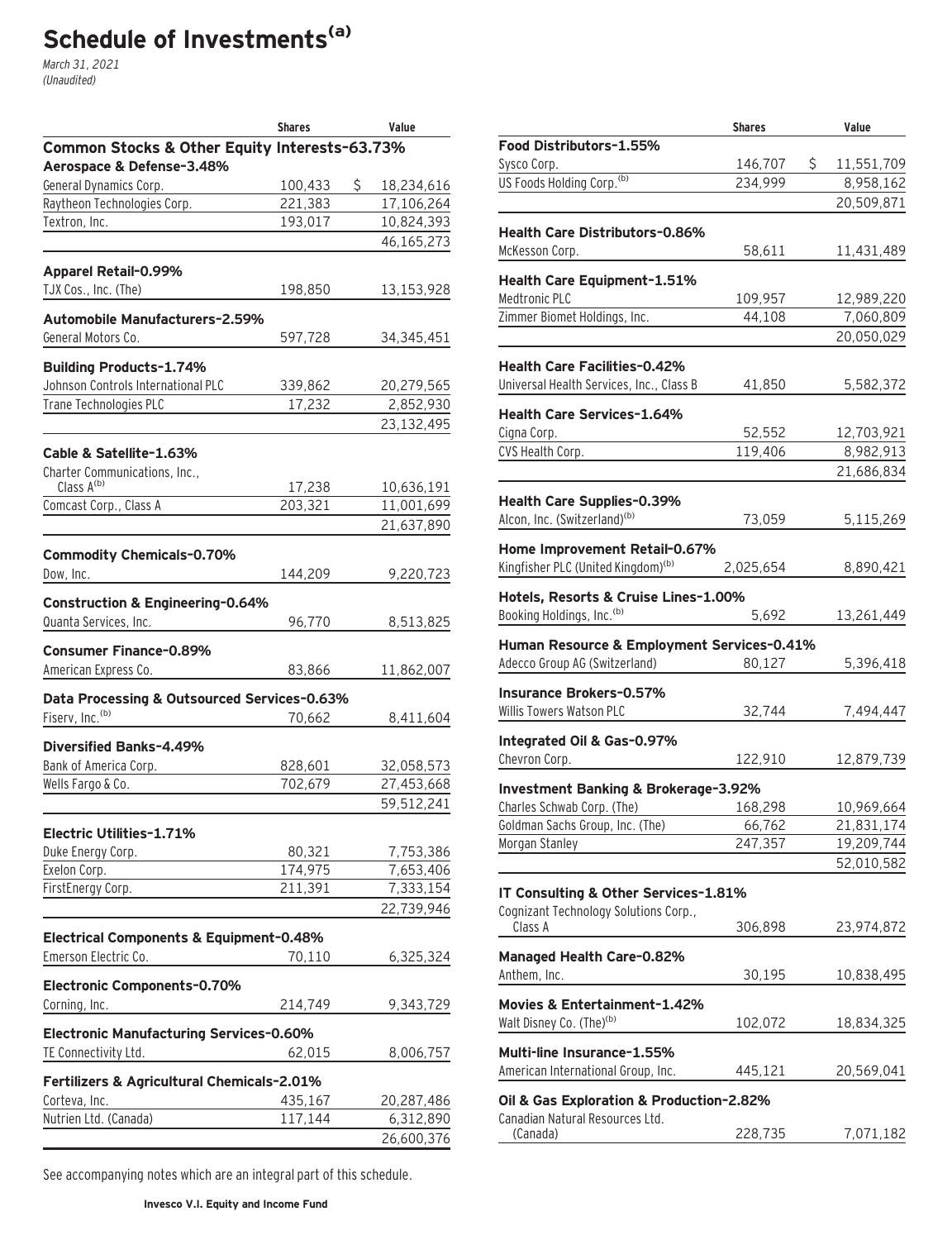|                                                   | <b>Shares</b>       | Value            |
|---------------------------------------------------|---------------------|------------------|
| Oil & Gas Exploration & Production-(continued)    |                     |                  |
| ConocoPhillips                                    | 241,003             | \$<br>12,765,929 |
| Devon Energy Corp.                                | 377,193             | 8,241,667        |
| Pioneer Natural Resources Co.                     | 58,776              | 9,334,805        |
|                                                   |                     | 37,413,583       |
|                                                   |                     |                  |
| <b>Other Diversified Financial Services-0.70%</b> |                     |                  |
| Voya Financial, Inc.                              | 145,548             | 9,262,675        |
|                                                   |                     |                  |
| Pharmaceuticals-3.29%                             |                     |                  |
| Bristol-Myers Squibb Co.                          | 211,635             | 13,360,517       |
| GlaxoSmithKline PLC (United Kingdom)              | 379,202             | 6,730,890        |
| Johnson & Johnson                                 | 42,897              | 7,050,122        |
| Pfizer, Inc.                                      | 166,518             | 6,032,947        |
| Sanofi (France)                                   | 106,198             | 10,496,389       |
|                                                   |                     | 43,670,865       |
|                                                   |                     |                  |
| Railroads-1.42%                                   |                     |                  |
| CSX Corp.                                         | 195,534             | 18,853,388       |
| Real Estate Services-1.48%                        |                     |                  |
| CBRE Group, Inc., Class A(b)                      |                     |                  |
|                                                   | 247,959             | 19,616,037       |
| Regional Banks-4.07%                              |                     |                  |
| Citizens Financial Group, Inc.                    | 453,255             | 20,011,209       |
| PNC Financial Services Group, Inc. (The)          | 93,998              | 16,488,189       |
| Truist Financial Corp.                            | 299,244             | 17,451,910       |
|                                                   |                     | 53,951,308       |
|                                                   |                     |                  |
| Semiconductors-3.76%                              |                     |                  |
| Intel Corp.                                       | 291,385             | 18,648,640       |
| Micron Technology, Inc. <sup>(b)</sup>            | 91,318              | 8,055,161        |
| NXP Semiconductors N.V. (Netherlands)             | 60,002              | 12,080,802       |
| QUALCOMM, Inc.                                    | 83,805              | 11,111,705       |
|                                                   |                     | 49,896,308       |
|                                                   |                     |                  |
| <b>Specialty Chemicals-0.03%</b>                  |                     |                  |
| Axalta Coating Systems Ltd. <sup>(b)</sup>        | 15,434              | 456,538          |
|                                                   |                     |                  |
| Systems Software-0.96%                            |                     |                  |
| Oracle Corp.                                      | 181,483             | 12,734,662       |
|                                                   |                     |                  |
| Tobacco-1.49%                                     |                     |                  |
| Philip Morris International, Inc.                 | 223,217             | 19,808,277       |
| <b>Wireless Telecommunication Services-0.92%</b>  |                     |                  |
| Vodafone Group PLC (United Kingdom)               | 6,673,058           | 12,143,552       |
| Total Common Stocks & Other Equity Interests      |                     |                  |
| (Cost \$548,592,755)                              |                     | 845,304,415      |
|                                                   |                     |                  |
|                                                   | Principal<br>Amount |                  |
| U.S. Dollar Denominated Bonds & Notes-19.56%      |                     |                  |
| Aerospace & Defense-0.18%                         |                     |                  |
|                                                   |                     |                  |
| General Dynamics Corp., 3.88%,<br>07/15/2021      | \$1,690,000         | 1,693,773        |
| Precision Castparts Corp., 2.50%,                 |                     |                  |
| 01/15/2023                                        | 333,000             | 343,934          |
| Raytheon Technologies Corp.,                      |                     |                  |
| 4.45%, 11/16/2038                                 | 299,000             | 346,842          |
|                                                   |                     | 2,384,549        |
|                                                   |                     |                  |
| Agricultural & Farm Machinery-0.09%               |                     |                  |
| Deere & Co., 2.60%, 06/08/2022                    | 1,161,000           | 1,186,468        |
|                                                   |                     |                  |

|                                                                     | Principal<br>Amount | Value                  |
|---------------------------------------------------------------------|---------------------|------------------------|
| <b>Agricultural Products-0.02%</b>                                  |                     |                        |
| Ingredion, Inc., 6.63%,<br>04/15/2037                               | \$<br>232,000       | \$<br>308,424          |
| Air Freight & Logistics-0.05%                                       |                     |                        |
| FedEx Corp., 4.90%, 01/15/2034                                      | 402,000             | 484,517                |
| United Parcel Service, Inc., 3.40%,                                 |                     |                        |
| 11/15/2046                                                          | 236,000             | 242,263<br>726,780     |
|                                                                     |                     |                        |
| Airlines-0.25%                                                      |                     |                        |
| American Airlines Pass-Through<br>Trust, Series 2014-1, Class A,    |                     |                        |
| 3.70%, 04/01/2028                                                   | 277,591             | 276,256                |
| Continental Airlines Pass-Through<br>Trust, Series 2012-1, Class A, |                     |                        |
| 4.15%, 04/11/2024                                                   | 293,350             | 306,853                |
| JetBlue Airways Corp., Conv.,                                       |                     |                        |
| 0.50%, 04/01/2026(c)<br>United Airlines Pass-Through Trust,         | 1,692,000           | 1,867,630              |
| Series 2014-2, Class A, 3.75%,                                      |                     |                        |
| 09/03/2026                                                          | 343,154             | 356,852                |
| Series 2018-1, Class AA, 3.50%,<br>03/01/2030                       | 437,313             | 448,996                |
|                                                                     |                     | 3,256,587              |
| <b>Alternative Carriers-0.18%</b>                                   |                     |                        |
| Liberty Latin America Ltd. (Chile),                                 |                     |                        |
| Conv., 2.00%, 07/15/2024                                            | 2,431,000           | 2,405,575              |
| <b>Application Software-0.64%</b>                                   |                     |                        |
| Nuance Communications, Inc.,                                        |                     |                        |
| Conv<br>1.00%, 12/15/2022 <sup>(d)</sup>                            | 1,209,000           | 2,238,221              |
| 1.25%, 04/01/2025                                                   | 1,081,000           | 2,461,329              |
| Workday, Inc., Conv., 0.25%,                                        |                     |                        |
| 10/01/2022                                                          | 2,173,000           | 3,751,250              |
|                                                                     |                     | 8,450,800              |
| Asset Management & Custody Banks-0.29%                              |                     |                        |
| Apollo Management Holdings L.P.,<br>$4.00\%$ , 05/30/2024 $\degree$ | 2,715,000           | 2,978,692              |
| Brookfield Asset Management, Inc.                                   |                     |                        |
| (Canada), 4.00%, 01/15/2025                                         | 420,000             | 459,305                |
| Carlyle Holdings Finance LLC,<br>3.88%, 02/01/2023 <sup>(c)</sup>   | 98,000              | 103,567                |
| KKR Group Finance Co. III LLC,                                      |                     |                        |
| 5.13%, 06/01/2044(c)                                                | 287,000             | 350,800                |
|                                                                     |                     | 3,892,364              |
| Automobile Manufacturers-0.26%                                      |                     |                        |
| General Motors Co., 6.60%,                                          |                     |                        |
| 04/01/2036<br>General Motors Financial Co., Inc.,                   | 361,000             | 469,259                |
| 5.25%, 03/01/2026                                                   | 459,000             | 526,151                |
| Toyota Motor Credit Corp., 2.60%,<br>01/11/2022                     |                     |                        |
|                                                                     | 2,400,000           | 2,443,339<br>3,438,749 |
|                                                                     |                     |                        |
| Biotechnology-0.40%                                                 |                     |                        |
| AbbVie, Inc.,<br>4.50%, 05/14/2035                                  | 656,000             | 771,070                |
| 4.05%, 11/21/2039                                                   | 1,288,000           | 1,443,947              |
| 4.85%, 06/15/2044                                                   | 264,000             | 321,882                |
|                                                                     |                     |                        |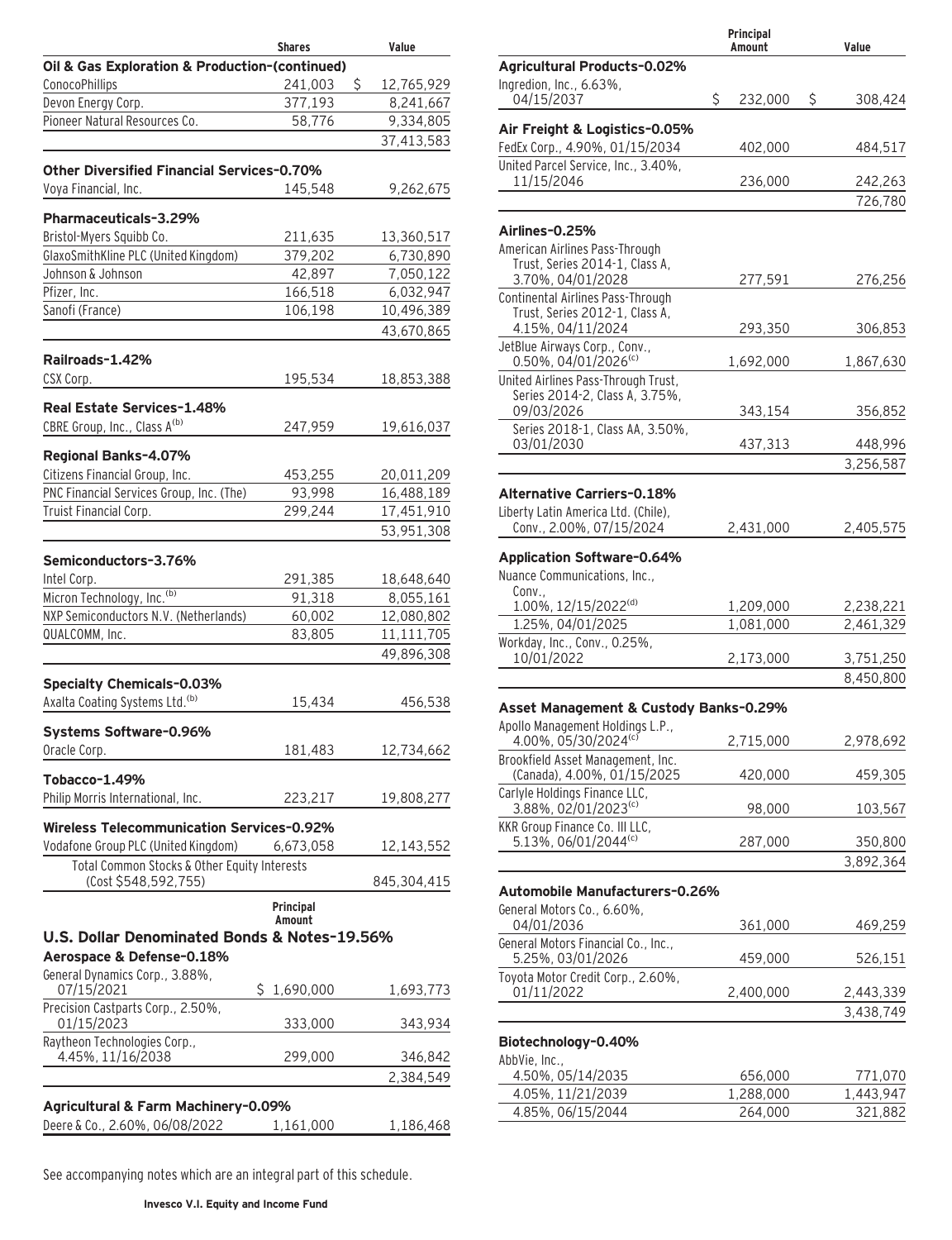|                                                                                                      | Principal<br>Amount | Value                 |
|------------------------------------------------------------------------------------------------------|---------------------|-----------------------|
| Biotechnology-(continued)                                                                            |                     |                       |
| Gilead Sciences, Inc., 4.40%,<br>12/01/2021                                                          | \$<br>448,000       | \$<br>455,297         |
| Neurocrine Biosciences, Inc., Conv.,<br>2.25%, 05/15/2024                                            | 1,685,000           | 2,282,122             |
|                                                                                                      |                     | 5,274,318             |
|                                                                                                      |                     |                       |
| Brewers-0.23%<br>Anheuser-Busch Cos. LLC/Anheuser-<br>Busch InBev Worldwide, Inc.                    |                     |                       |
| (Belgium),<br>4.70%, 02/01/2036                                                                      | 914,000             | 1,072,449             |
| 4.90%, 02/01/2046<br>Heineken N.V. (Netherlands),                                                    | 511,000             | 611,794               |
| 3.50%, 01/29/2028(c)                                                                                 | 910,000             | 991,818               |
| Molson Coors Beverage Co., 4.20%,<br>07/15/2046                                                      | 361,000             | 376,885               |
|                                                                                                      |                     | 3,052,946             |
| Cable & Satellite-1.55%                                                                              |                     |                       |
| BofA Finance LLC, Conv., 0.13%,                                                                      |                     |                       |
| 09/01/2022<br>Cable One, Inc.,                                                                       | 2,151,000           | 2,411,271             |
| Conv.,                                                                                               |                     |                       |
| 0.00%, 03/15/2026(c)(e)                                                                              | 2,684,000           | 2,667,896             |
| 1.13%, 03/15/2028(c)                                                                                 | 1,281,000           | 1,297,012             |
| <b>Charter Communications</b><br>Operating LLC/Charter<br>Communications Operating Capital<br>Corp., |                     |                       |
| 4.46%, 07/23/2022                                                                                    | 969,000             | 1,010,848             |
| 3.85%, 04/01/2061                                                                                    | 1,040,000           | 955,278               |
| Comcast Corp.,                                                                                       |                     |                       |
| 4.15%, 10/15/2028                                                                                    | 905,000             | 1,036,371             |
| 6.45%, 03/15/2037<br>3.90%, 03/01/2038                                                               | 278,000<br>746,000  | 394,988<br>838,950    |
| Cox Communications, Inc., 2.95%,                                                                     |                     |                       |
| 10/01/2050(c)                                                                                        | 197,000             | 174,674               |
| DISH Network Corp., Conv., 3.38%,<br>08/15/2026                                                      | 7,388,000           | 7,120,554             |
| Liberty Broadband Corp., Conv.,<br>1.25%, 10/05/2023(c)(d)                                           | 2,352,000           | 2,312,016             |
| NBCUniversal Media LLC, 5.95%,                                                                       |                     |                       |
| 04/01/2041                                                                                           | 197,000             | 277,501<br>20,497,359 |
|                                                                                                      |                     |                       |
| <b>Commodity Chemicals-0.03%</b>                                                                     |                     |                       |
| LYB Finance Co. B.V. (Netherlands),<br>8.10%, 03/15/2027(c)                                          |                     | 449,496               |
|                                                                                                      | 339,000             |                       |
| <b>Communications Equipment-0.50%</b>                                                                |                     |                       |
| Cisco Systems, Inc., 1.85%,<br>09/20/2021                                                            | 1,560,000           | 1,570,144             |
| Finisar Corp., Conv., 0.50%,<br>12/15/2021 <sup>(d)</sup>                                            | 1,013,000           | 994,077               |
| Viavi Solutions, Inc.,                                                                               |                     |                       |
| Conv.,<br>1.75%, 06/01/2023                                                                          | 1,295,000           | 1,659,284             |
| 1.00%, 03/01/2024                                                                                    | 1,806,000           | 2,382,791             |
|                                                                                                      |                     | 6,606,296             |
| <b>Construction Machinery &amp; Heavy Trucks-0.06%</b>                                               |                     |                       |
| Caterpillar Financial Services Corp.,<br>1.70%, 08/09/2021                                           | 765,000             | 769,240               |
|                                                                                                      |                     |                       |

|                                                   |   | Principal<br>Amount |   | Value     |
|---------------------------------------------------|---|---------------------|---|-----------|
| <b>Consumer Finance-0.26%</b>                     |   |                     |   |           |
| American Express Co., 3.63%,<br>12/05/2024        | Ś | 306,000             | Ŝ | 334,015   |
| Capital One Financial Corp., 3.20%,<br>01/30/2023 |   | 943.000             |   | 987,712   |
| Discover Bank, 3.35%,<br>02/06/2023               |   | 1,500,000           |   | 1,570,127 |
| Synchrony Financial, 3.95%,<br>12/01/2027         |   | 546,000             |   | 588,625   |
|                                                   |   |                     |   | 3,480,479 |
|                                                   |   |                     |   |           |

#### **Data Processing & Outsourced Services–0.11%**

| Fiserv, Inc., 3.80%, 10/01/2023 | 1,397,000 | 1,502,573 |
|---------------------------------|-----------|-----------|
|                                 |           |           |

# **Diversified Banks–1.53%**

| ANZ New Zealand (Int'l) Ltd. (New<br>Zealand), 2.88%,<br>01/25/2022(c)                  | 350,000   | 357,400    |
|-----------------------------------------------------------------------------------------|-----------|------------|
| Australia & New Zealand Banking<br>Group Ltd. (Australia), 2.30%,                       |           |            |
| 06/01/2021                                                                              | 713,000   | 715,448    |
| Bank of America Corp., 3.25%,<br>10/21/2027                                             | 515,000   | 553,950    |
| BBVA Bancomer S.A. (Mexico),<br>4.38%, 04/10/2024(c)                                    | 700,000   | 761,964    |
| Citigroup, Inc.,<br>3.67%, 07/24/2028 <sup>(f)</sup>                                    | 496,000   | 542,744    |
| 6.68%, 09/13/2043                                                                       | 741,000   | 1,084,423  |
| 5.30%, 05/06/2044                                                                       | 228,000   | 288,975    |
| 4.75%, 05/18/2046                                                                       | 341,000   | 407,001    |
| HSBC Holdings PLC (United Kingdom),<br>2.63%, 11/07/2025(f)                             | 1,775,000 | 1,856,018  |
| JPMorgan Chase & Co.,<br>3.20%, 06/15/2026                                              | 379,000   | 409,997    |
| 3.51%, 01/23/2029(f)                                                                    | 1,043,000 | 1,128,846  |
| 4.26%, 02/22/2048(f)                                                                    | 479,000   | 557,058    |
| 3.90%, 01/23/2049(f)                                                                    | 1,043,000 | 1,149,721  |
| Series V, 3.52% (3 mo. USD<br>LIBOR + 3.32%) <sup>(g)(h)</sup>                          | 582,000   | 580,109    |
| Mizuho Financial Group Cayman 3<br>Ltd. (Japan), 4.60%,<br>03/27/2024(c)                | 200,000   | 218,943    |
| National Australia Bank Ltd.<br>(Australia), 1.88%, 07/12/2021                          | 945,000   | 949,335    |
| <b>SMBC Aviation Capital Finance DAC</b><br>(Ireland), 2.65%, 07/15/2021 <sup>(c)</sup> | 315,000   | 316,099    |
| Societe Generale S.A. (France),<br>5.00%, 01/17/2024(c)                                 | 735,000   | 802,861    |
| U.S. Bancorp, Series W, 3.10%,<br>04/27/2026                                            | 2,087,000 | 2,242,377  |
| Wells Fargo & Co.,<br>3.55%, 09/29/2025                                                 | 596,000   | 650,046    |
| 4.10%, 06/03/2026                                                                       | 410,000   | 456,030    |
| 4.65%, 11/04/2044                                                                       | 632,000   | 730,045    |
| Westpac Banking Corp. (Australia),<br>2.10%, 05/13/2021                                 | 3,590,000 | 3,597,392  |
|                                                                                         |           | 20,356,782 |
|                                                                                         |           |            |

### **Diversified Capital Markets–0.34%**

Credit Suisse AG (Switzerland),

| <u>UI CUIL JUISSE AU TSWILLEI IOITU),</u><br>6.50%, 08/08/2023 <sup>(c)</sup> | 686,000   | 757.087   |
|-------------------------------------------------------------------------------|-----------|-----------|
| Conv., 0.50%, 06/24/2024(c)                                                   | 3.834.000 | 3.757.703 |
|                                                                               |           | 4.514.790 |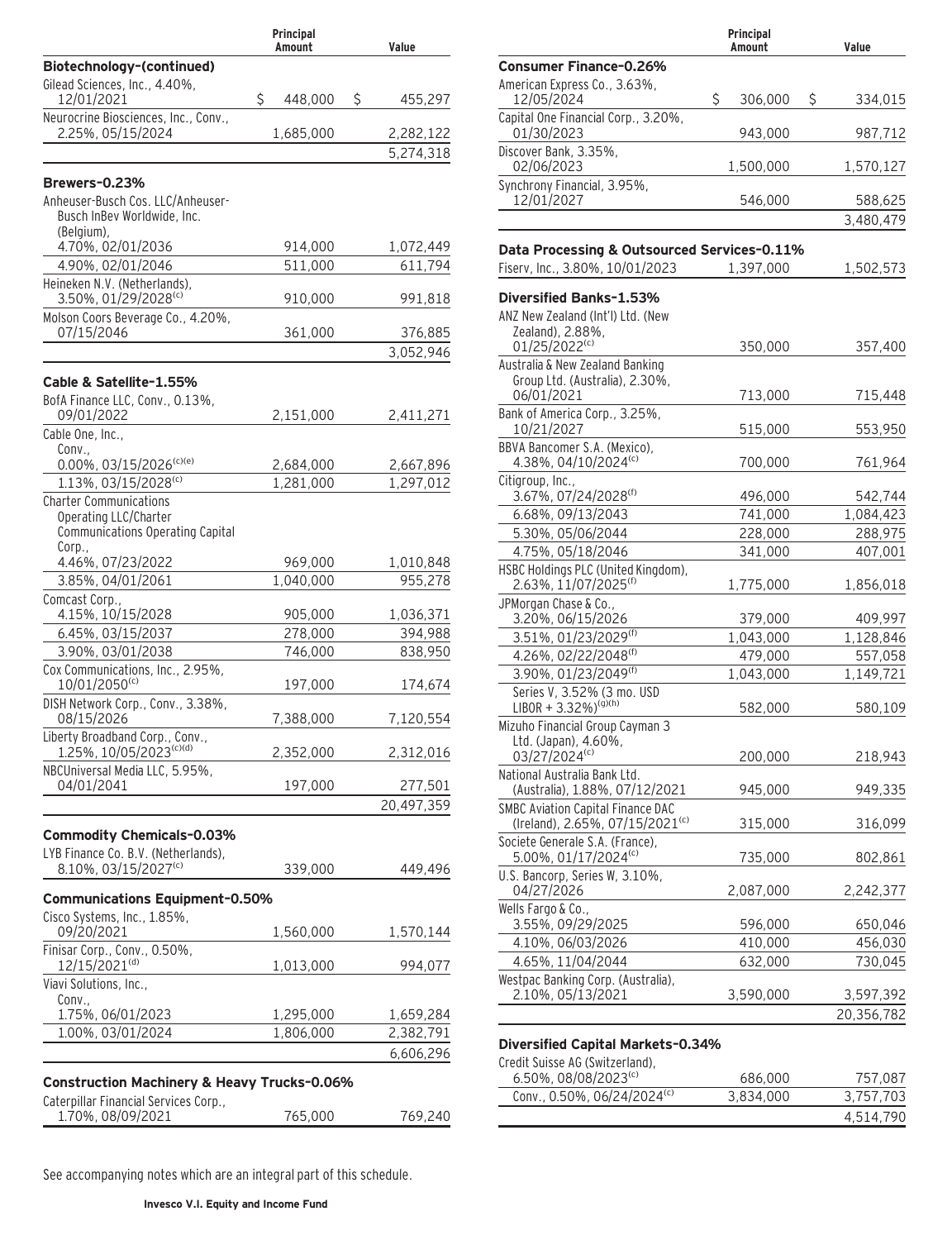|                                                            | Principal<br>Amount | Value         |
|------------------------------------------------------------|---------------------|---------------|
| Diversified Metals & Mining-0.02%                          |                     |               |
| Rio Tinto Finance USA Ltd.                                 |                     |               |
| (Australia), 7.13%, 07/15/2028                             | S.<br>182,000       | \$<br>244,643 |
| Drug Retail-0.13%                                          |                     |               |
| CVS Pass-Through Trust, 6.04%,                             |                     |               |
| 12/10/2028                                                 | 560,565             | 654,259       |
| Walgreens Boots Alliance, Inc.,<br>3.30%, 11/18/2021       | 548,000             | 554,270       |
| 4.50%, 11/18/2034                                          | 404,000             | 450,392       |
|                                                            |                     | 1,658,921     |
| Electric Utilities-0.68%                                   |                     |               |
| Electricite de France S.A. (France),                       |                     |               |
| 4.88%, 01/22/2044(c)                                       | 846,000             | 1,001,871     |
| Georgia Power Co., Series B, 3.70%,                        |                     |               |
| 01/30/2050<br>NextEra Energy Capital Holdings, Inc.,       | 341,000             | 351,205       |
| 0.65%, 03/01/2023                                          | 2,415,000           | 2,423,180     |
| 3.55%, 05/01/2027                                          | 519,000             | 570,369       |
| Oglethorpe Power Corp., 4.55%,                             |                     |               |
| 06/01/2044                                                 | 529,000             | 558,925       |
| Ohio Power Co., Series M, 5.38%,<br>10/01/2021             | 182,000             | 186,323       |
| PPL Electric Utilities Corp., 6.25%,                       |                     |               |
| 05/15/2039                                                 | 46,000              | 63,099        |
| Southern Co. (The), 2.35%,                                 |                     |               |
| 07/01/2021<br>Xcel Energy, Inc.,                           | 2,335,000           | 2,342,355     |
| 0.50%, 10/15/2023                                          | 552,000             | 551,815       |
| 3.50%, 12/01/2049                                          | 957,000             | 960,192       |
|                                                            |                     | 9,009,334     |
| <b>Environmental &amp; Facilities Services-0.04%</b>       |                     |               |
| Waste Management, Inc., 3.90%,                             |                     |               |
| 03/01/2035                                                 | 427,000             | 485,450       |
| Food Retail-0.24%                                          |                     |               |
| Nestle Holdings, Inc., 3.10%,                              |                     |               |
| 09/24/2021 <sup>(c)</sup>                                  | 3,190,000           | 3,226,316     |
| General Merchandise Stores-0.03%                           |                     |               |
| Dollar General Corp., 3.25%,                               |                     |               |
| 04/15/2023                                                 | 333,000             | 350,486       |
| Health Care Equipment-0.48%                                |                     |               |
| Becton, Dickinson and Co., 4.88%,                          |                     |               |
| 05/15/2044                                                 | 342,000             | 394,713       |
| DexCom, Inc., Conv., 0.75%,                                |                     |               |
| 12/01/2023<br>Integra LifeSciences Holdings Corp.,         | 1,499,000           | 3,307,169     |
| Conv., 0.50%, 08/15/2025                                   | 1,758,000           | 1,963,510     |
| Medtronic, Inc., 4.38%,                                    |                     |               |
| 03/15/2035                                                 | 234,000             | 281,682       |
| Tandem Diabetes Care, Inc., Conv.,<br>1.50%, 05/01/2025(c) | 338,000             | 372,003       |
|                                                            |                     | 6,319,077     |
|                                                            |                     |               |
| <b>Health Care Services-0.12%</b>                          |                     |               |
| Cigna Corp., 4.80%, 08/15/2038<br>CVS Health Corp., 3.38%, | 298,000             | 356,813       |
| 08/12/2024                                                 | 341,000             | 367,203       |
|                                                            |                     |               |

|                                                            | Principal<br>Amount | Value              |
|------------------------------------------------------------|---------------------|--------------------|
| <b>Health Care Services-(continued)</b>                    |                     |                    |
| Laboratory Corp. of America Holdings,                      |                     |                    |
| 3.20%, 02/01/2022                                          | \$<br>548,000       | \$<br>560,794      |
| 4.70%, 02/01/2045                                          | 241,000             | 274,203            |
|                                                            |                     | 1,559,013          |
| Health Care Technology-0.28%                               |                     |                    |
| Teladoc Health, Inc., Conv., 1.25%,                        |                     |                    |
| 06/01/2027(c)                                              | 3,333,000           | 3,720,628          |
| Hotel & Resort REITs-0.01%                                 |                     |                    |
| Service Properties Trust, 5.00%,                           |                     |                    |
| 08/15/2022                                                 | 182,000             | 185,172            |
|                                                            |                     |                    |
| Hotels, Resorts & Cruise Lines-0.17%                       |                     |                    |
| Booking Holdings, Inc.,<br>Conv.,                          |                     |                    |
| 0.90%, 09/15/2021                                          | 1,430,000           | 1,679,535          |
| $0.75\%$ , 05/01/2025 <sup>(c)</sup>                       | 345,000             | 508,875            |
|                                                            |                     | 2,188,410          |
|                                                            |                     |                    |
| Industrial Conglomerates-0.12%                             |                     |                    |
| Honeywell International, Inc.,<br>0.41% (3 mo. USD LIBOR + |                     |                    |
| 0.23%), 08/19/2022 <sup>(h)</sup>                          | 590,000             | 590,487            |
| 0.48%, 08/19/2022                                          | 1,055,000           | 1,055,858          |
|                                                            |                     | 1,646,345          |
|                                                            |                     |                    |
| Insurance Brokers-0.02%                                    |                     |                    |
| Willis North America, Inc., 3.60%,                         |                     |                    |
| 05/15/2024                                                 | 228,000             | 245,810            |
| Integrated Oil & Gas-0.19%                                 |                     |                    |
| BP Capital Markets America, Inc.,                          |                     |                    |
| 2.94%, 06/04/2051                                          | 965,000             | 862,324            |
| Chevron USA, Inc., 5.25%,<br>11/15/2043                    |                     |                    |
|                                                            | 756,000             | 980,180            |
| Husky Energy, Inc. (Canada),<br>3.95%, 04/15/2022          | 274,000             | 280,458            |
| Suncor Energy, Inc. (Canada),                              |                     |                    |
| 3.60%, 12/01/2024                                          | 304,000             | 330,684            |
|                                                            |                     | 2,453,646          |
| <b>Integrated Telecommunication Services-0.50%</b>         |                     |                    |
| AT&T, Inc.,                                                |                     |                    |
| 3.00%, 06/30/2022                                          | 474,000             | 487,289            |
| 4.30%, 02/15/2030<br>4.50%, 05/15/2035                     | 318,000             | 358,256<br>475,571 |
| 3.50%, 09/15/2053(c)                                       | 421,000<br>447,000  | 413,863            |
| 3.55%, 09/15/2055 <sup>(c)</sup>                           | 157,000             | 143,946            |
| 3.80%, 12/01/2057(c)                                       | 255,000             | 243,072            |
| Orange S.A. (France), 4.13%,                               |                     |                    |
| 09/14/2021                                                 | 1,385,000           | 1,406,301          |
| Telefonica Emisiones S.A. (Spain),                         |                     |                    |
| 4.67%, 03/06/2038                                          | 750,000             | 849,111            |
| 5.21%, 03/08/2047                                          | 700,000             | 819,731            |
| Verizon Communications, Inc.,                              |                     |                    |
| 4.40%, 11/01/2034                                          | 297,000             | 340,015            |
| 4.81%, 03/15/2039                                          | 459,000             | 550,008            |
| 3.40%, 03/22/2041                                          | 561,000             | 570,329            |
|                                                            |                     | 6,657,492          |

#### **Interactive Home Entertainment–0.08%**

| Zynga, Inc., Conv., 0.00%,     |           |           |
|--------------------------------|-----------|-----------|
| $12/15/2026$ <sup>(c)(e)</sup> | 1.015.000 | 1.081.609 |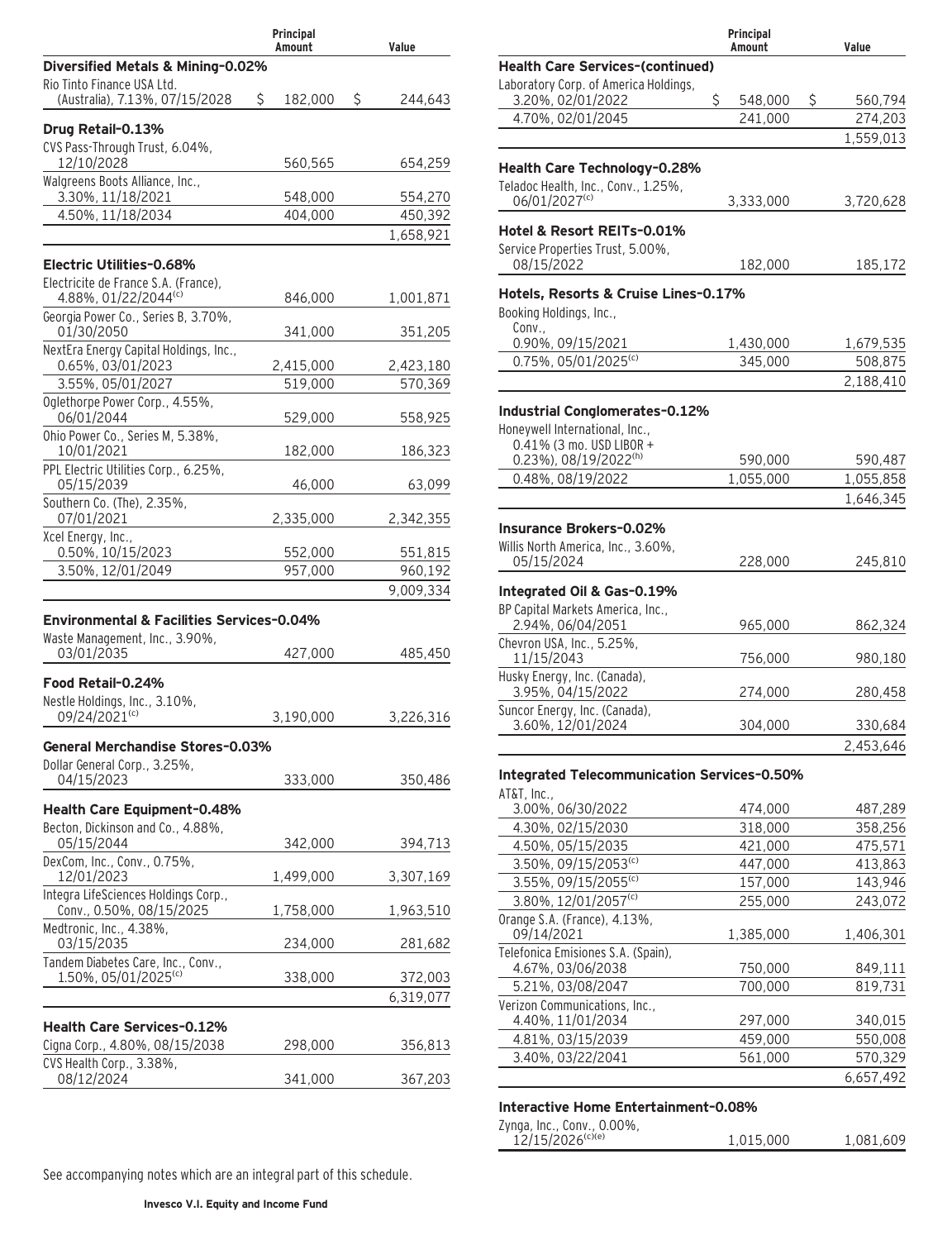|                                                                    | Principal<br>Amount  | Value                   |
|--------------------------------------------------------------------|----------------------|-------------------------|
| Interactive Media & Services-0.02%                                 |                      |                         |
| TripAdvisor, Inc., Conv., 0.25%,<br>04/01/2026 <sup>(c)</sup>      | \$<br>303,000        | \$<br>318,908           |
| Internet & Direct Marketing Retail-0.63%                           |                      |                         |
| Match Group Financeco 3, Inc.,                                     |                      |                         |
| Conv., 2.00%, 01/15/2030(c)<br>Trip.com Group Ltd. (China), Conv., | 3,211,000            | 5,739,662               |
| 1.25%, 09/15/2022                                                  | 2,721,000            | 2,598,120               |
|                                                                    |                      | 8,337,782               |
| Internet Services & Infrastructure-0.26%                           |                      |                         |
| Shopify, Inc. (Canada), Conv.,                                     |                      |                         |
| 0.13%, 11/01/2025                                                  | 3,000,000            | 3,435,000               |
| Investment Banking & Brokerage-0.62%                               |                      |                         |
| Goldman Sachs Group, Inc. (The),<br>5.25%, 07/27/2021              | 364,000              | 369,637                 |
| 4.25%, 10/21/2025                                                  | 502,000              | 560,684                 |
| GS Finance Corp., Series 0001,                                     |                      |                         |
| Conv., 0.25%, 07/08/2024                                           | 5,920,000            | 6,606,128               |
| Morgan Stanley, 4.00%,<br>07/23/2025                               | 619,000              | 687,349                 |
|                                                                    |                      | 8,223,798               |
|                                                                    |                      |                         |
| Life & Health Insurance-0.35%                                      |                      |                         |
| American Equity Investment Life<br>Holding Co., 5.00%,             |                      |                         |
| 06/15/2027                                                         | 837,000              | 931,256                 |
| Athene Global Funding,                                             |                      |                         |
| 4.00%, 01/25/2022(c)<br>2.75%, 06/25/2024 <sup>(c)</sup>           | 1,110,000<br>260,000 | 1,142,538<br>274,707    |
| Guardian Life Global Funding,                                      |                      |                         |
| 2.90%, 05/06/2024(c)                                               | 669,000              | 713,739                 |
| Jackson National Life Global Funding,                              |                      |                         |
| 2.10%, 10/25/2021(c)<br>$3.25\%$ , 01/30/2024 <sup>(c)</sup>       | 479,000<br>438,000   | 483,702<br>467,700      |
| Nationwide Financial Services, Inc.,                               |                      |                         |
| 5.30%, 11/18/2044(c)                                               | 405,000              | 467,041                 |
| Prudential Financial, Inc., 3.91%,                                 |                      |                         |
| 12/07/2047                                                         | 141,000              | 152,937<br>4,633,620    |
|                                                                    |                      |                         |
| <b>Managed Health Care-0.04%</b>                                   |                      |                         |
| UnitedHealth Group, Inc., 3.50%,<br>08/15/2039                     | 543,000              | 585,296                 |
|                                                                    |                      |                         |
| Movies & Entertainment-0.94%                                       |                      |                         |
| Liberty Media Corp.,<br>Conv                                       |                      |                         |
| 2.25%, 10/05/2021 <sup>(d)</sup>                                   | 1,399,000            | 651,374                 |
| 1.38%, 10/15/2023                                                  | 5,513,000            | 7,046,598               |
| Liberty Formula One, Conv., 1.00%,<br>01/30/2023                   | 520,000              | 661,635                 |
| Live Nation Entertainment, Inc.,                                   |                      |                         |
| Conv., 2.50%, 03/15/2023                                           | 1,953,000            | 2,737,911               |
| Walt Disney Co. (The), 3.00%,                                      |                      |                         |
| 09/15/2022                                                         | 1,350,000            | 1,402,050<br>12,499,568 |
|                                                                    |                      |                         |
| Multi-line Insurance-0.12%                                         |                      |                         |
| American International Group, Inc.,<br>4.38%, 01/15/2055           | 656,000              | 734,067                 |
|                                                                    |                      |                         |

|                                                                   | Principal<br>Amount | Value             |
|-------------------------------------------------------------------|---------------------|-------------------|
| <b>Multi-line Insurance-(continued)</b>                           |                     |                   |
| Liberty Mutual Group, Inc., 3.95%,                                |                     |                   |
| 05/15/2060 <sup>(c)</sup>                                         | \$<br>887,000       | \$<br>901,007     |
|                                                                   |                     | 1.635.074         |
| Multi-Utilities-0.09%                                             |                     |                   |
| NiSource, Inc., 4.38%,                                            |                     |                   |
| 05/15/2047                                                        | 562,000             | 631,794           |
| Sempra Energy, 3.80%,<br>02/01/2038                               | 551,000             | 593,713           |
|                                                                   |                     | 1,225,507         |
|                                                                   |                     |                   |
| Office REITs-0.05%                                                |                     |                   |
| Office Properties Income Trust,<br>4.00%, 07/15/2022              | 664,000             | 681,268           |
|                                                                   |                     |                   |
| Oil & Gas Exploration & Production-0.07%                          |                     |                   |
| Cameron LNG LLC, 3.70%,                                           |                     |                   |
| 01/15/2039(c)<br>ConocoPhillips, 4.15%,                           | 606,000             | 644,678           |
| 11/15/2034                                                        | 217,000             | 241,623           |
|                                                                   |                     | 886,301           |
|                                                                   |                     |                   |
| Oil & Gas Storage & Transportation-0.64%                          |                     |                   |
| Energy Transfer L.P., 5.30%,<br>04/01/2044                        | 587,000             | 619,632           |
| Energy Transfer Operating L.P.,                                   |                     |                   |
| 4.20%, 09/15/2023                                                 | 1,722,000           | 1,845,721         |
| 4.90%, 03/15/2035                                                 | 325,000             | 343,527           |
| 5.00%, 05/15/2050                                                 | 716,000             | 742,228           |
| Enterprise Products Operating LLC,                                |                     |                   |
| 6.45%, 09/01/2040<br>4.25%, 02/15/2048                            | 23,000<br>686,000   | 30,886<br>731,007 |
| Kinder Morgan, Inc., 5.30%,                                       |                     |                   |
| 12/01/2034                                                        | 384,000             | 453,946           |
| MPLX L.P.,                                                        |                     |                   |
| 4.50%, 07/15/2023                                                 | 1,656,000           | 1,784,583         |
| 4.50%, 04/15/2038                                                 | 799,000             | 874,417           |
| Plains All American Pipeline L.P./PAA<br>Finance Corp., 3.65%,    |                     |                   |
| 06/01/2022                                                        | 323,000             | 330,774           |
| Spectra Energy Partners L.P.,                                     |                     |                   |
| 4.50%, 03/15/2045                                                 | 488,000             | 527,040           |
| Texas Eastern Transmission L.P.,                                  |                     |                   |
| 7.00%, 07/15/2032                                                 | 169,000             | 227,759           |
|                                                                   |                     | 8,511,520         |
| Other Diversified Financial Services-1.09%                        |                     |                   |
| Convertible Trust - Energy,                                       |                     |                   |
| Series 2019-1, 0.33%,<br>09/19/2024                               | 5,688,000           | 6,036,106         |
| Convertible Trust - Media,                                        |                     |                   |
| Series 2019, Class 1, 0.25%,                                      |                     |                   |
| 12/04/2024                                                        | 5,704,000           | 7,526,998         |
| MassMutual Global Funding II,<br>2.00%, 04/15/2021 <sup>(č)</sup> |                     |                   |
|                                                                   | 945,000             | 945,471           |
|                                                                   |                     | 14,508,575        |
| Packaged Foods & Meats-0.05%                                      |                     |                   |
| Kraft Heinz Foods Co. (The), 4.63%,                               |                     |                   |
| 10/01/2039                                                        | 525,000             | 568,977           |
| Mead Johnson Nutrition Co. (United                                |                     |                   |

Kingdom), 4.13%, 11/15/2025 60,000 67,311

636,288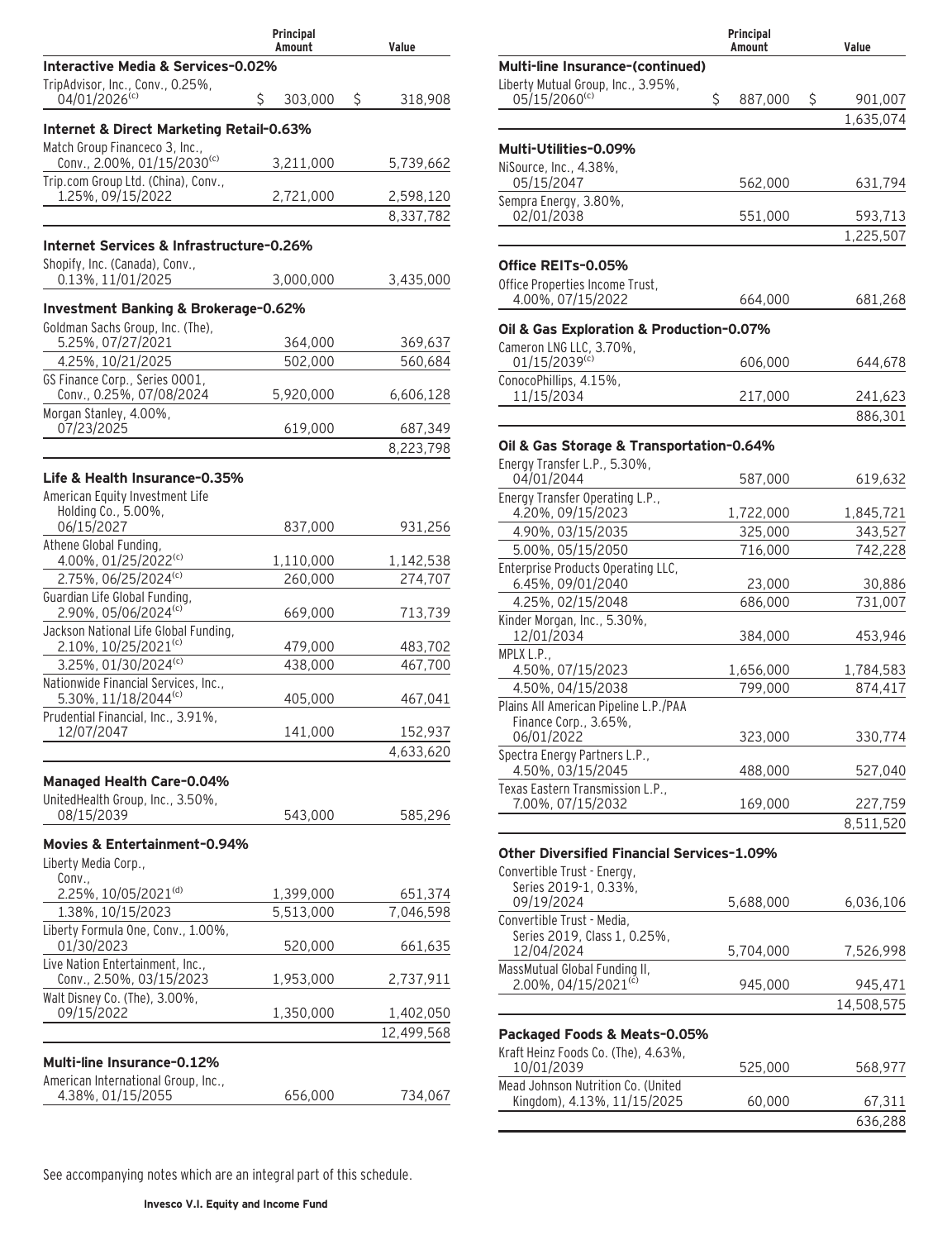|                                                                      | Principal<br>Amount | Value             |
|----------------------------------------------------------------------|---------------------|-------------------|
| Paper Packaging-0.11%                                                |                     |                   |
| International Paper Co., 6.00%,<br>11/15/2041                        | \$<br>223,000       | \$<br>303,267     |
| Packaging Corp. of America, 4.50%,<br>11/01/2023                     | 1,037,000           | 1,129,797         |
|                                                                      |                     | 1,433,064         |
| Pharmaceuticals-0.74%                                                |                     |                   |
| Bayer US Finance II LLC (Germany),                                   |                     |                   |
| 4.38%, 12/15/2028(c)                                                 | 985,000             | 1,113,220         |
| Bayer US Finance LLC (Germany),<br>3.00%, 10/08/2021(c)              | 590,000             | 597,796           |
| Bristol-Myers Squibb Co., 4.13%,<br>06/15/2039                       | 603,000             | 703,187           |
| GlaxoSmithKline Capital, Inc. (United<br>Kingdom), 6.38%, 05/15/2038 | 64,000              | 93,903            |
| Jazz Investments I Ltd., Conv.,<br>2.00%, 06/15/2026 <sup>(c)</sup>  | 1,374,000           | 1,770,742         |
| Pacira BioSciences, Inc.,                                            |                     |                   |
| Conv.,<br>2.38%, 04/01/2022                                          | 205,000             | 248,327           |
| 0.75%, 08/01/2025(c)                                                 | 852,000             | 1,036,288         |
| Pfizer, Inc.,                                                        |                     |                   |
| 3.00%, 09/15/2021                                                    | 1,805,000           | 1,827,559         |
| 2.20%, 12/15/2021                                                    | 575,000             | 583,154           |
| Supernus Pharmaceuticals, Inc.,<br>Conv., 0.63%, 04/01/2023          | 1,057,000           | 1,024,256         |
| Utah Acquisition Sub, Inc., 3.15%,<br>06/15/2021                     | 393,000             | 394,245           |
| Zoetis, Inc., 4.70%, 02/01/2043                                      | 333,000             | 402,373           |
|                                                                      |                     | 9,795,050         |
| Property & Casualty Insurance-0.19%                                  |                     |                   |
| Allstate Corp. (The), 3.28%,<br>12/15/2026                           | 292,000             |                   |
| Markel Corp.,                                                        |                     | 321,420           |
| 5.00%, 03/30/2043                                                    | 351,000             | 404,239           |
| 5.00%, 05/20/2049                                                    | 482,000             | 596,914           |
| Travelers Cos., Inc. (The), 4.60%,<br>08/01/2043                     | 605,000             | 743,061           |
| W.R. Berkley Corp., 4.63%,                                           |                     |                   |
| 03/15/2022                                                           | 382,000             | 397,338           |
|                                                                      |                     | 2,462,972         |
| Railroads-0.22%                                                      |                     |                   |
| CSX Corp., 5.50%, 04/15/2041                                         | 346,000             | 449,013           |
| Norfolk Southern Corp., 3.40%,<br>11/01/2049                         | 456,000             | 455,387           |
| Union Pacific Corp.,                                                 |                     |                   |
| 3.20%, 06/08/2021<br>3.65%, 02/15/2024                               | 850,000<br>92,000   | 854,416<br>98,685 |
| 4.15%, 01/15/2045                                                    | 401,000             | 440,885           |
| 3.84%, 03/20/2060                                                    | 519,000             | 553,868           |
|                                                                      |                     | 2,852,254         |
|                                                                      |                     |                   |
| Real Estate Services-0.22%                                           |                     |                   |
| Redfin Corp., Conv., 0.00%,<br>10/15/2025 <sup>(c)(e)</sup>          | 2,531,000           | 2,972,343         |
| Regional Banks-0.09%                                                 |                     |                   |
| Citizens Financial Group, Inc.,                                      |                     |                   |
| 2.38%, 07/28/2021                                                    | 415,000             | 417,011           |

|                                                         | Principal<br>Amount | Value              |
|---------------------------------------------------------|---------------------|--------------------|
| <b>Regional Banks-(continued)</b>                       |                     |                    |
| PNC Financial Services Group, Inc.                      |                     |                    |
| (The), 3.45%, 04/23/2029                                | \$<br>669,000       | \$<br>723,403      |
|                                                         |                     | 1,140,414          |
| Reinsurance-0.07%                                       |                     |                    |
| PartnerRe Finance B LLC, 3.70%,                         |                     |                    |
| 07/02/2029<br>Reinsurance Group of America, Inc.,       | 485,000             | 531,638            |
| 4.70%, 09/15/2023                                       | 352,000             | 385,938            |
|                                                         |                     | 917,576            |
| Restaurants-0.06%                                       |                     |                    |
| Starbucks Corp., 3.55%,                                 |                     |                    |
| 08/15/2029                                              | 685,000             | 749,657            |
| Retail REITs-0.08%                                      |                     |                    |
| Regency Centers L.P.,                                   |                     |                    |
| 2.95%, 09/15/2029<br>4.65%, 03/15/2049                  | 745,000<br>256,000  | 758,338<br>282,145 |
|                                                         |                     | 1,040,483          |
| Semiconductors-1.07%                                    |                     |                    |
| Broadcom, Inc., 3.47%,                                  |                     |                    |
| 04/15/2034(c)                                           | 610,000             | 613,682            |
| Cree, Inc.,                                             |                     |                    |
| Conv.,<br>0.88%, 09/01/2023                             | 1,359,000           | 2,510,821          |
| 1.75%, 05/01/2026(c)                                    | 956,000             | 2,262,756          |
| Microchip Technology, Inc., Conv.,<br>0.13%, 11/15/2024 | 3,726,000           | 4,422,296          |
| Micron Technology, Inc., 4.66%,                         |                     |                    |
| 02/15/2030<br>NVIDIA Corp., 2.20%, 09/16/2021           | 670,000<br>720,000  | 762,334<br>725,303 |
| NXP B.V./NXP Funding LLC (Netherlands),                 |                     |                    |
| 3.88%, 09/01/2022 <sup>(c)</sup>                        | 1,885,000           | 1,968,818          |
| 5.35%, 03/01/2026 <sup>(c)</sup>                        | 656,000             | 766,620            |
| Texas Instruments, Inc., 2.63%,<br>05/15/2024           | 210,000             | 222,684            |
|                                                         |                     | 14,255,314         |
|                                                         |                     |                    |
| Soft Drinks-0.10%<br>PepsiCo, Inc., 3.00%, 08/25/2021   | 1,300,000           | 1,314,176          |
|                                                         |                     |                    |
| <b>Specialized REITs-0.22%</b>                          |                     |                    |
| American Tower Corp., 1.60%,<br>04/15/2026              | 831,000             | 833,684            |
| Crown Castle International Corp.,                       |                     |                    |
| 4.75%, 05/15/2047                                       | 46,000              | 52,626             |
| EPR Properties, 4.75%,<br>12/15/2026                    | 1,556,000           | 1,636,983          |
| LifeStorage L.P., 3.50%,                                |                     |                    |
| 07/01/2026                                              | 404,000             | 439,311            |
|                                                         |                     | 2,962,604          |
| <b>Specialty Chemicals-0.01%</b>                        |                     |                    |
| Sherwin-Williams Co. (The), 4.50%,                      |                     |                    |
| 06/01/2047                                              | 156,000             | 182,534            |
| Systems Software-0.34%                                  |                     |                    |
| FireEye, Inc.,                                          |                     |                    |
| Series B, Conv., 1.63%,<br>06/01/2022 <sup>(d)</sup>    | 1,587,000           | 1,579,872          |
| Series A, Conv., 1.00%,<br>06/01/2025 <sup>(d)</sup>    |                     |                    |
|                                                         | 1,566,000           | 1,547,365          |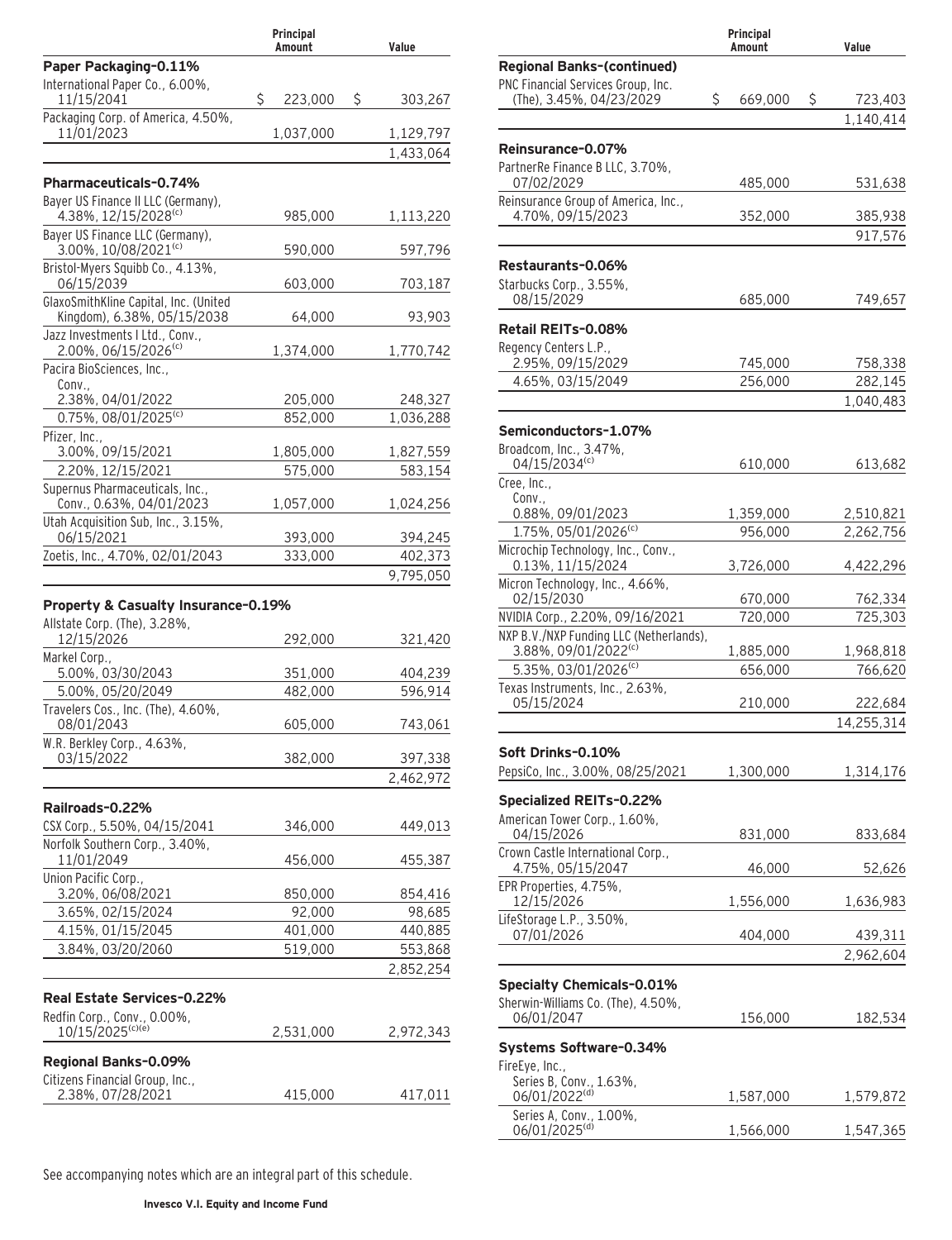| Principal<br>Amount                                       |    | Value              |    |                      |
|-----------------------------------------------------------|----|--------------------|----|----------------------|
| <b>Systems Software-(continued)</b>                       |    |                    |    |                      |
| Microsoft Corp., 3.50%,                                   |    |                    |    |                      |
| 02/12/2035<br>Oracle Corp., 3.60%, 04/01/2040             | \$ | 367,000<br>965,000 | \$ | 410,773              |
|                                                           |    |                    |    | 971,122<br>4,509,132 |
|                                                           |    |                    |    |                      |
| Technology Distributors-0.05%                             |    |                    |    |                      |
| Avnet, Inc., 4.63%, 04/15/2026                            |    | 641,000            |    | 708,207              |
| Technology Hardware, Storage & Peripherals-0.27%          |    |                    |    |                      |
| Apple, Inc.,                                              |    |                    |    |                      |
| 2.15%, 02/09/2022                                         |    | 652,000            |    | 662,822              |
| 3.35%, 02/09/2027                                         |    | 305,000            |    | 335,266              |
| Dell International LLC/EMC Corp.,<br>5.45%, 06/15/2023(c) |    |                    |    |                      |
| 8.35%, 07/15/2046(c)                                      |    | 587,000<br>14,000  |    | 641,756<br>21,341    |
| Western Digital Corp., Conv., 1.50%,                      |    |                    |    |                      |
| 02/01/2024                                                |    | 1,916,000          |    | 1,966,530            |
|                                                           |    |                    |    | 3,627,715            |
|                                                           |    |                    |    |                      |
| Tobacco-0.23%<br>Altria Group, Inc., 5.80%,               |    |                    |    |                      |
| 02/14/2039                                                |    | 1,088,000          |    | 1,329,971            |
| Philip Morris International, Inc.,                        |    |                    |    |                      |
| 3.60%, 11/15/2023                                         |    | 369,000            |    | 397,834              |
| 4.88%, 11/15/2043                                         |    | 1,102,000          |    | 1,319,144            |
|                                                           |    |                    |    | 3,046,949            |
| Trading Companies & Distributors-0.10%                    |    |                    |    |                      |
| Air Lease Corp.,                                          |    |                    |    |                      |
| 3.00%, 09/15/2023                                         |    | 63,000             |    | 65,853               |
| 4.25%, 09/15/2024                                         |    | 392,000            |    | 428,626              |
| Aircastle Ltd., 4.40%, 09/25/2023                         |    | 761,000            |    | 810,847              |
|                                                           |    |                    |    | 1,305,326            |
| Trucking-0.13%                                            |    |                    |    |                      |
| Aviation Capital Group LLC,                               |    |                    |    |                      |
| 2.88%, 01/20/2022 <sup>(c)</sup>                          |    | 1,015,000          |    | 1,029,820            |
| 4.88%, 10/01/2025(c)                                      |    | 669,000            |    | 728,835              |
|                                                           |    |                    |    | 1,758,655            |
| <b>Wireless Telecommunication Services-0.21%</b>          |    |                    |    |                      |
| America Movil S.A.B. de C.V.                              |    |                    |    |                      |
| (Mexico), 4.38%, 07/16/2042                               |    | 600,000            |    | 677,072              |
| Rogers Communications, Inc. (Canada),                     |    |                    |    |                      |
| 4.50%, 03/15/2043                                         |    | 533,000            |    | 589,342              |
| 4.30%, 02/15/2048                                         |    | 1,379,000          |    | 1,504,888            |
|                                                           |    |                    |    | 2,771,302            |
| Total U.S. Dollar Denominated Bonds & Notes               |    |                    |    |                      |
| (Cost \$231,734,556)                                      |    |                    |    | 259,511,159          |
| U.S. Treasury Securities-9.75%                            |    |                    |    |                      |
| U.S. Treasury Bills-0.00%                                 |    |                    |    |                      |
| $0.04\%$ , 07/15/2021(i)(j)                               |    | 10,000             |    | 10,000               |
| U.S. Treasury Bonds-1.19%                                 |    |                    |    |                      |
| 4.50%, 02/15/2036                                         |    | 2,636,800          |    | 3,489,434            |
| 4.50%, 08/15/2039                                         |    | 36,400             |    | 49,318               |
| 4.38%, 05/15/2040                                         |    | 72,800             |    | 97,626               |
| 1.88%, 02/15/2041                                         |    | 4,183,800          |    | 3,896,817            |
| 1.63%, 11/15/2050                                         |    | 9,864,200          |    | 8,222,736            |
|                                                           |    |                    |    | 15,755,931           |

|                                                                                       | Principal<br>Amount | Value            |
|---------------------------------------------------------------------------------------|---------------------|------------------|
| U.S. Treasury Notes-8.56%                                                             |                     |                  |
| 0.13%, 03/31/2023                                                                     | \$23,546,300        | \$<br>23,531,583 |
| 0.25%, 03/15/2024                                                                     | 24,505,500          | 24,441,364       |
| 0.75%, 03/31/2026                                                                     | 39,746,300          | 39,403,178       |
| 1.25%, 03/31/2028                                                                     | 13,904,800          | 13,762,493       |
| 1.13%, 02/15/2031                                                                     | 13,194,500          | 12,467,772       |
|                                                                                       |                     | 113,606,390      |
| <b>Total U.S. Treasury Securities</b><br>(Cost \$130,390,162)                         |                     | 129,372,321      |
|                                                                                       | <b>Shares</b>       |                  |
| Preferred Stocks-0.56%                                                                |                     |                  |
| Asset Management & Custody Banks-0.18%                                                |                     |                  |
| AMG Capital Trust II, 5.15%, Conv. Pfd.                                               | 42,732              | 2,379,638        |
|                                                                                       |                     |                  |
| Diversified Banks-0.02%                                                               |                     |                  |
| Wells Fargo & Co., 5.85%, Series Q,<br>$Pfd.$ <sup><math>(f)</math></sup>             | 10,911              | 292,415          |
|                                                                                       |                     |                  |
| Oil & Gas Storage & Transportation-0.36%                                              |                     |                  |
| El Paso Energy Capital Trust I, 4.75%,                                                |                     |                  |
| Conv. Pfd.                                                                            | 95,499              | 4,787,365        |
| Total Preferred Stocks (Cost \$5,854,432)                                             |                     | 7,459,418        |
|                                                                                       | Principal           |                  |
| U.S. Government Sponsored Agency Mortgage-Backed                                      | Amount              |                  |
| Securities-0.08%                                                                      |                     |                  |
| Federal Home Loan Mortgage Corp. (FHLMC)-0.08%                                        |                     |                  |
| 6.75%, 03/15/2031                                                                     | S<br>682,000        | 989,447          |
| 5.50%, 02/01/2037                                                                     | 7                   | 9                |
|                                                                                       |                     | 989,456          |
|                                                                                       |                     |                  |
| Federal National Mortgage Association (FNMA)-0.00%                                    |                     |                  |
| 9.50%, 04/01/2030                                                                     | 572                 | 637              |
| Total U.S. Government Sponsored Agency<br>Mortgage-Backed Securities (Cost \$842,964) |                     | 990,093          |
|                                                                                       |                     |                  |
| <b>Money Market Funds-5.90%</b>                                                       | <b>Shares</b>       |                  |
| Invesco Government & Agency Portfolio,                                                |                     |                  |
| Institutional Class, 0.03% <sup>(k)(l)</sup>                                          | 28,793,326          | 28,793,326       |
| Invesco Liquid Assets Portfolio,                                                      |                     |                  |
| Institutional Class, 0.01% <sup>(k)(l)</sup>                                          | 16,537,540          | 16,544,155       |
| Invesco Treasury Portfolio, Institutional                                             |                     |                  |
| Class, 0.01% <sup>(k)(l)</sup>                                                        | 32,906,658          | 32,906,658       |
| Total Money Market Funds (Cost \$78,237,915)                                          |                     | 78,244,139       |
| TOTAL INVESTMENTS IN SECURITIES-99.58%                                                |                     |                  |
| (Cost \$995,652,784)                                                                  |                     | 1,320,881,545    |
| OTHER ASSETS LESS LIABILITIES-0.42%                                                   |                     | 5,622,716        |
| NET ASSETS-100.00%                                                                    |                     | \$1,326,504,261  |
|                                                                                       |                     |                  |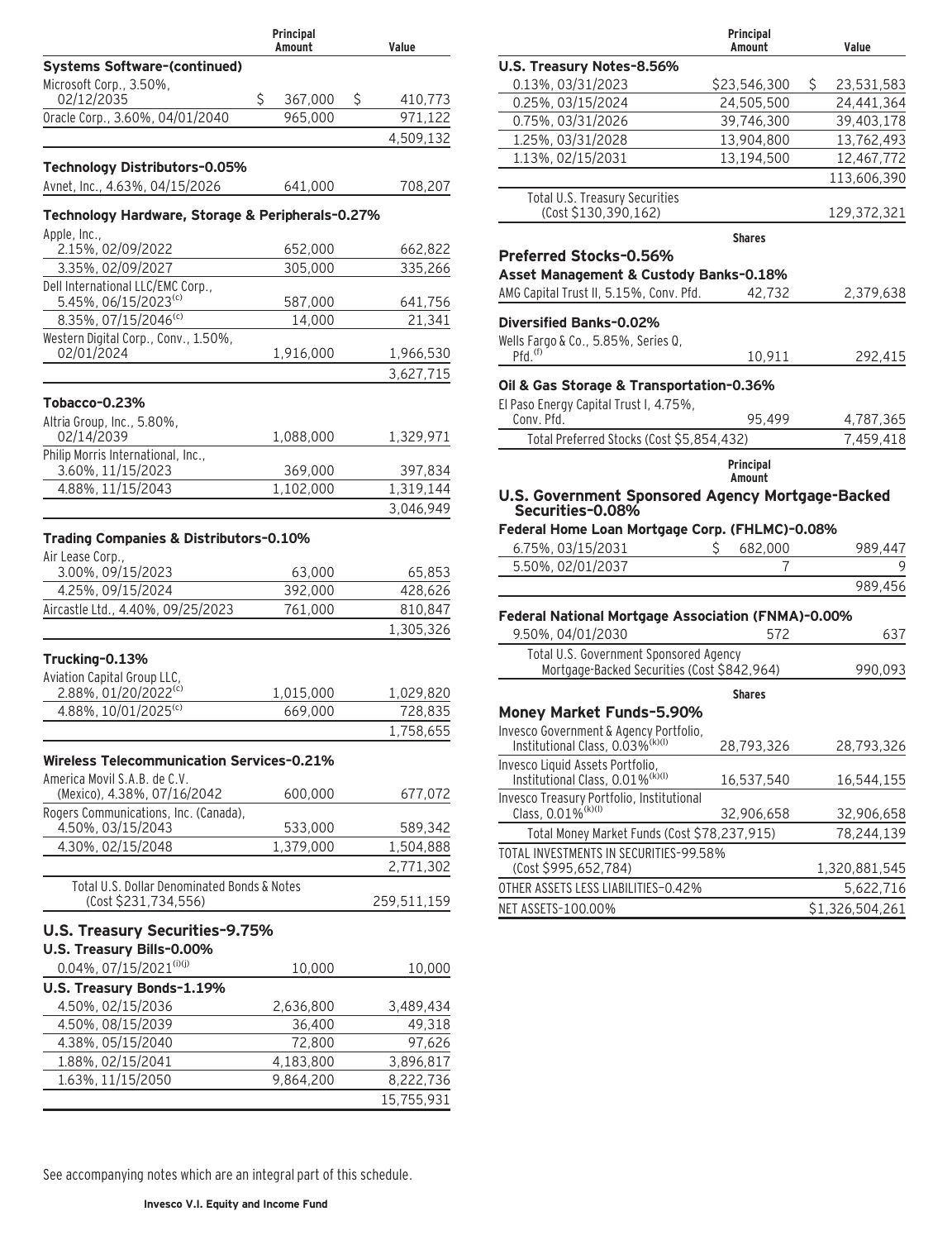#### Investment Abbreviations:

Conv. – Convertible

- LIBOR London Interbank Offered Rate
- Pfd. Preferred
- REIT Real Estate Investment Trust
- USD U.S. Dollar

Notes to Schedule of Investments:

- (a) Industry and/or sector classifications used in this report are generally according to the Global Industry Classification Standard, which was developed by and is the exclusive property and a service mark of MSCI Inc. and Standard & Poor's.
- $\frac{1}{100}$  Non-income producing security.
- Security purchased or received in a transaction exempt from registration under the Securities Act of 1933, as amended (the "1933 Act"). The security may be resold pursuant to an exemption from registration under the 1933 Act, typically to qualified institutional buyers. The aggregate value of these securities at March 31, 2021 was \$58,501,011, which represented 4.41% of the Fund's Net Assets.
- (d) Security has an irrevocable call by the issuer or mandatory put by the holder. Maturity date reflects such call or put.
- $(6)$  Zero coupon bond issued at a discount.
- (f) Security issued at a fixed rate for a specific period of time, after which it will convert to a variable rate.<br>(g) Bernatual bond with no specified maturity date.
- $\binom{(q)}{k}$  Perpetual bond with no specified maturity date.
- (h) Interest or dividend rate is redetermined periodically. Rate shown is the rate in effect on March 31, 2021.<br>(i) All or a portion of the value was pledged as collateral to cover margin requirements for open futures con
- (i) All or a portion of the value was pledged as collateral to cover margin requirements for open futures contracts.<br>(i) Security traded on a discount basis. The interest rate shown represents the discount rate at the tim
- (i) Security traded on a discount basis. The interest rate shown represents the discount rate at the time of purchase by the Fund.<br>(k) Affiliated issues The issues and/or the Fund is a whelly-owned subsidiary of puesse l.
- Affiliated issuer. The issuer and/or the Fund is a wholly-owned subsidiary of Invesco Ltd., or is affiliated by having an investment adviser that is under common control of Invesco Ltd. The table below shows the Fund's transactions in, and earnings from, its investments in affiliates for the three months ended March 31, 2021.

|                                                                               | Value<br>December 31, 2020 | <b>Purchases</b><br>at Cost | <b>Proceeds</b><br>from Sales | Change in<br><b>Unrealized</b><br>Appreciation<br>(Depreciation) | Realized<br>Gain         | Value<br>March 31, 2021  | <b>Dividend Income</b> |
|-------------------------------------------------------------------------------|----------------------------|-----------------------------|-------------------------------|------------------------------------------------------------------|--------------------------|--------------------------|------------------------|
| <b>Investments in Affiliated Money Market Funds:</b>                          |                            |                             |                               |                                                                  |                          |                          |                        |
| Invesco Government & Agency Portfolio.<br>Institutional Class                 | \$22,007,337               | \$ 33,479,765               | S(26.693.776)                 | Ŝ.                                                               | $\overline{\phantom{a}}$ | \$28,793,326             | \$1,456                |
| Invesco Liquid Assets Portfolio, Institutional Class                          | 11,695,851                 | 23,914,118                  | (19,066,984)                  | (611)                                                            | 1.781                    | 16,544,155               | 724                    |
| Invesco Treasury Portfolio, Institutional Class                               | 25.151.242                 | 38.262.589                  | (30.507.173)                  |                                                                  | $\sim$                   | 32.906.658               | 558                    |
| <b>Investments Purchased with Cash Collateral</b><br>from Securities on Loan: |                            |                             |                               |                                                                  |                          |                          |                        |
| Invesco Private Government Fund                                               |                            | 2.469.816                   | (2,469,816)                   |                                                                  |                          | $\overline{\phantom{a}}$ | $12*$                  |
| Invesco Private Prime Fund                                                    |                            | 3.704.724                   | (3.704.724)                   |                                                                  |                          |                          | $92*$                  |
| Total                                                                         | \$58,854,430               | \$101.831.012               | \$ (82.442.473)               | $\frac{$(611)}{2}$                                               | \$1.781                  | \$78,244,139             | \$2,842                |

Represents the income earned on the investment of cash collateral. Does not include rebates and fees paid to lending agent or premiums received from borrowers, if any.

 $(1)$  The rate shown is the 7-day SEC standardized yield as of March 31, 2021.

| <b>Open Futures Contracts</b>  |                               |                            |                          |          |                                   |
|--------------------------------|-------------------------------|----------------------------|--------------------------|----------|-----------------------------------|
| <b>Short Futures Contracts</b> | Number of<br><b>Contracts</b> | <b>Expiration</b><br>Month | <b>Notional</b><br>Value | Value    | <b>Unrealized</b><br>Appreciation |
| Interest Rate Risk             |                               |                            |                          |          |                                   |
| U.S. Treasury 5 Year Notes     |                               | June-2021                  | S(1.110.586)             | \$13.482 | \$13,482                          |

#### **Open Forward Foreign Currency Contracts**

| Settlement            |                               |                    | Contract to             |                                |  |  |
|-----------------------|-------------------------------|--------------------|-------------------------|--------------------------------|--|--|
| Date                  | Counterparty                  | <b>Deliver</b>     | <b>Receive</b>          | Appreciation<br>(Depreciation) |  |  |
| <b>Currency Risk</b>  |                               |                    |                         |                                |  |  |
| 04/23/2021            | State Street Bank & Trust Co. | CHF 7,649,873      | 8.220.315<br><b>USD</b> | \$122,757                      |  |  |
| 04/23/2021            | State Street Bank & Trust Co. | 7,012,332<br>EUR I | 8,339,204<br>USD        | 112,943                        |  |  |
| 04/23/2021            | State Street Bank & Trust Co. | GBP 16.002.847     | USD 22.073.706          | 10,949                         |  |  |
| 04/23/2021            | State Street Bank & Trust Co. | USD<br>413.828     | CAD<br>521.309          | 1,016                          |  |  |
| 04/23/2021            | State Street Bank & Trust Co. | USD<br>613.044     | GBP<br>447.058          | 3,305                          |  |  |
| Subtotal-Appreciation |                               |                    |                         | 250.970                        |  |  |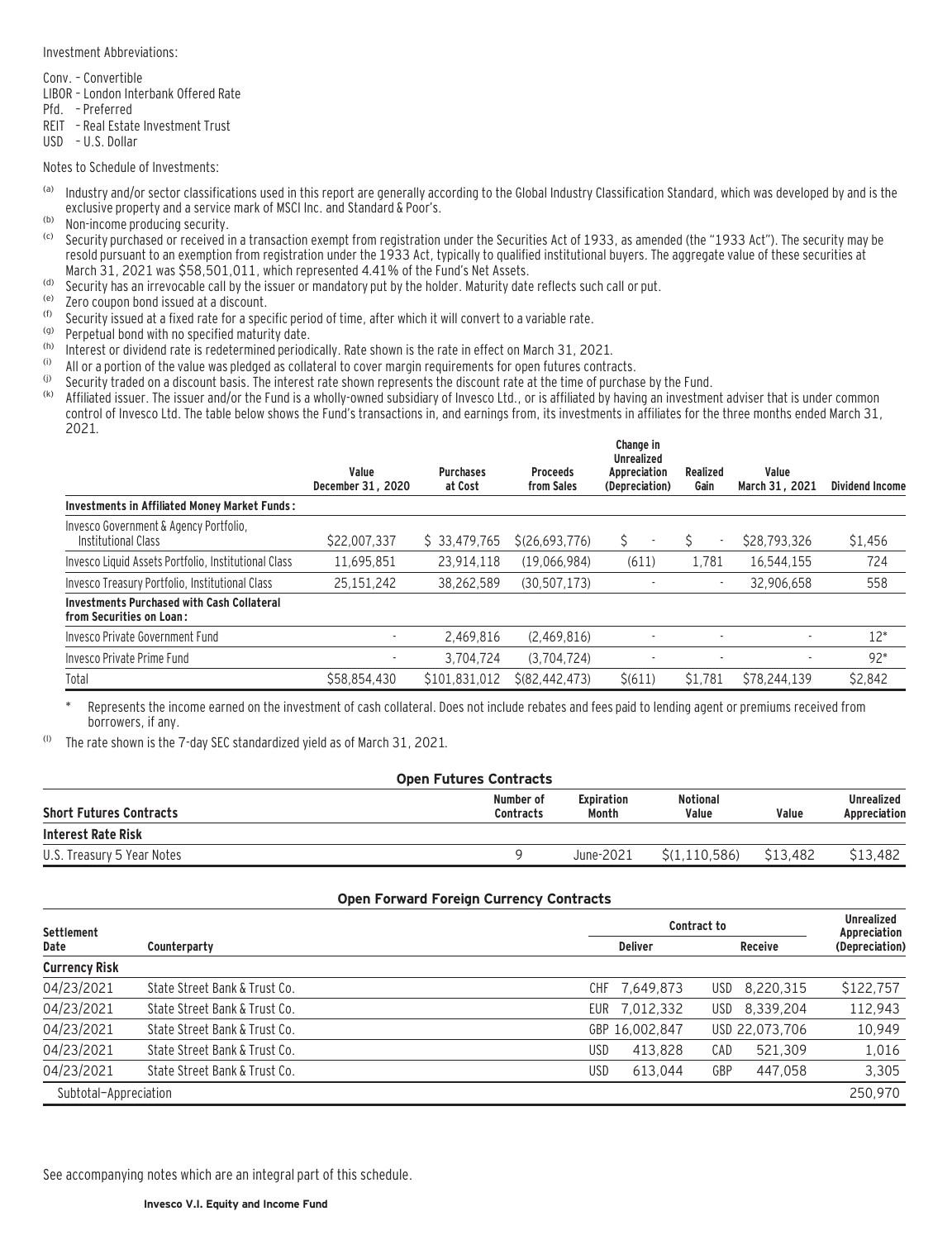# **Open Forward Foreign Currency Contracts—(continued)**

| Settlement            |                                                 | Contract to |                |     |                |                | <b>Unrealized</b><br>Appreciation |  |
|-----------------------|-------------------------------------------------|-------------|----------------|-----|----------------|----------------|-----------------------------------|--|
| Date                  | Counterparty                                    |             | <b>Deliver</b> |     | <b>Receive</b> | (Depreciation) |                                   |  |
| <b>Currency Risk</b>  |                                                 |             |                |     |                |                |                                   |  |
| 04/23/2021            | State Street Bank & Trust Co.                   | CADI        | 7,144,903      | USD | 5,683,000      |                | \$ (2,738)                        |  |
| 04/23/2021            | State Street Bank & Trust Co.                   | <b>USD</b>  | 117.283        | CHF | 109.934        |                | (916)                             |  |
| 04/23/2021            | State Street Bank & Trust Co.                   | <b>USD</b>  | 391.822        | EUR | 333.010        |                | (1, 163)                          |  |
| Subtotal-Depreciation |                                                 |             |                |     |                |                | (4, 817)                          |  |
|                       | <b>Total Forward Foreign Currency Contracts</b> |             |                |     |                |                | \$246,153                         |  |
| Abbraudetianas        |                                                 |             |                |     |                |                |                                   |  |

Abbreviations:

CAD – Canadian Dollar

CHF – Swiss Franc

EUR – Euro

GBP – British Pound Sterling

USD – U.S. Dollar

The valuation policy and a listing of other significant accounting policies are available in the most recent shareholder report.